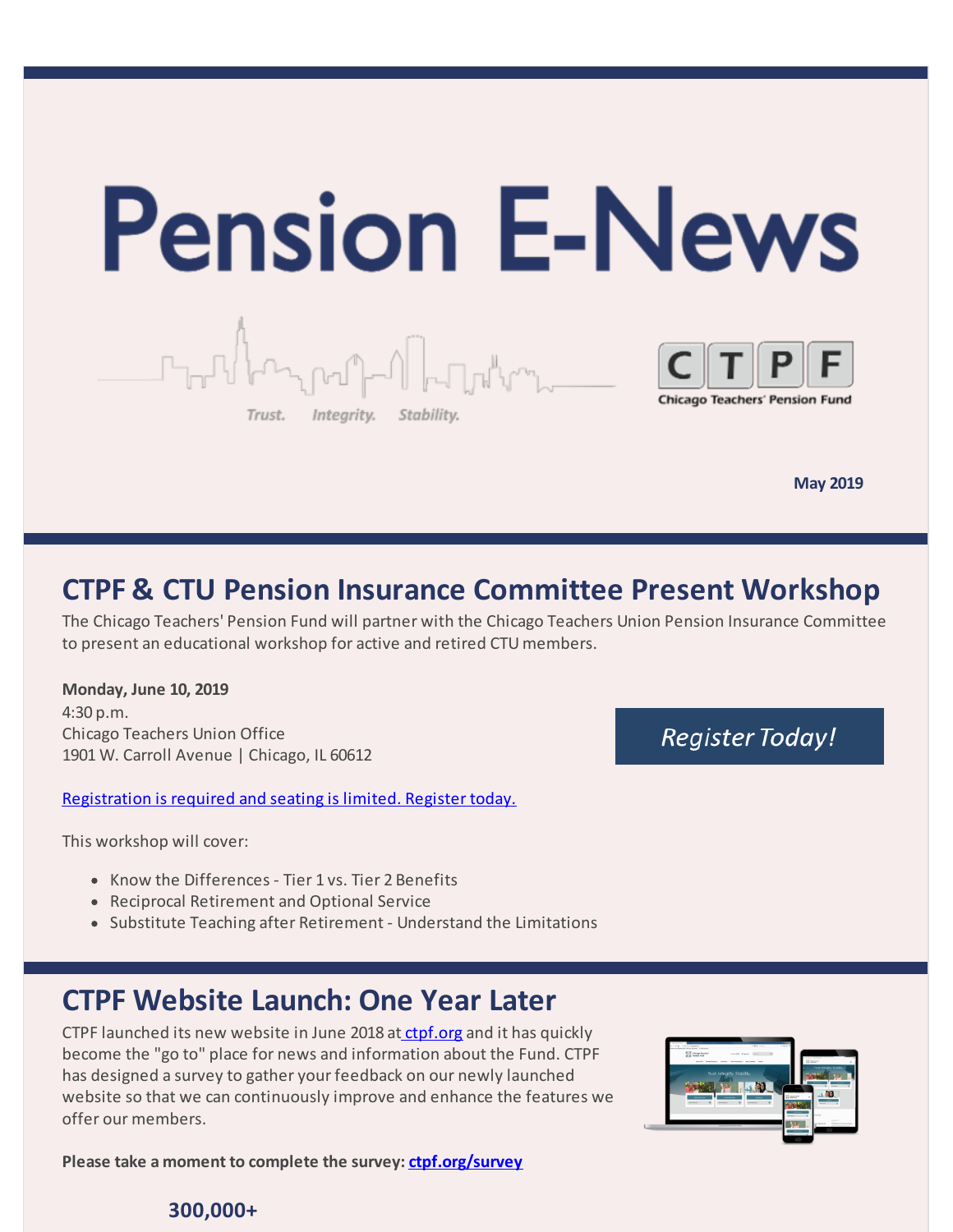*total page views since launch*



**Monthly Pension Calculator** *our most popular feature on our website*

## **2019 CTPF Board of Trustees Election Notice**

In the fall of 2019, CTPF will hold the following three elections:

- Three (3) Pensioner Trustees to serve two-year terms from November 2019- 2021 (voting October 18-November 7, 2019)
- Two (2) Teacher Trustees to serve three-year terms from November 2019-2022 (voting November 1-7, 2019)



One (1) Principal/Administrator Trustee to serve a three-year term from November 2019-November 2022 (voting October 18-November 7, 2019)

The official election notice which includes eligibility information, directions for requesting a nomination packet, and the election calendar has been posted to CTPF's [Election](https://www.ctpf.org/2019-election-central) Central Page.

## **Retirement Resources**



### **Retirement Resources**

Planning to retire in June and still need help? Visit the CTPF [Retirement](https://www.ctpf.org/retirement-resources) Resources page for additional information about the retirement process.

### **Schedule a Retirement Counseling Session**

Members can schedule an individual retirement counseling appointment Monday-Friday from 8:00 a.m. - 4:00 p.m. Call Member Services, 312.641.4464, or email *[memberservices@ctpf.org](mailto:memberservices@ctpf.org)*, to schedule an appointment.

# **Employer Contribution Reporting**

Each month, Employers remit employee pension contributions to CTPF. Illinois law requires that these contributions be made within a certain time period. If the Employer does not send the funds within the required time, penalties may be assessed. Recognizing the importance of informing members of Employers who are late in making their employee contributions, the Board directed CTPF staff to publish a listing of delinquent employers. Find a copy of the most recent list [here](https://www.ctpf.org/employer-contribution-reporting).

# **Staff Updates**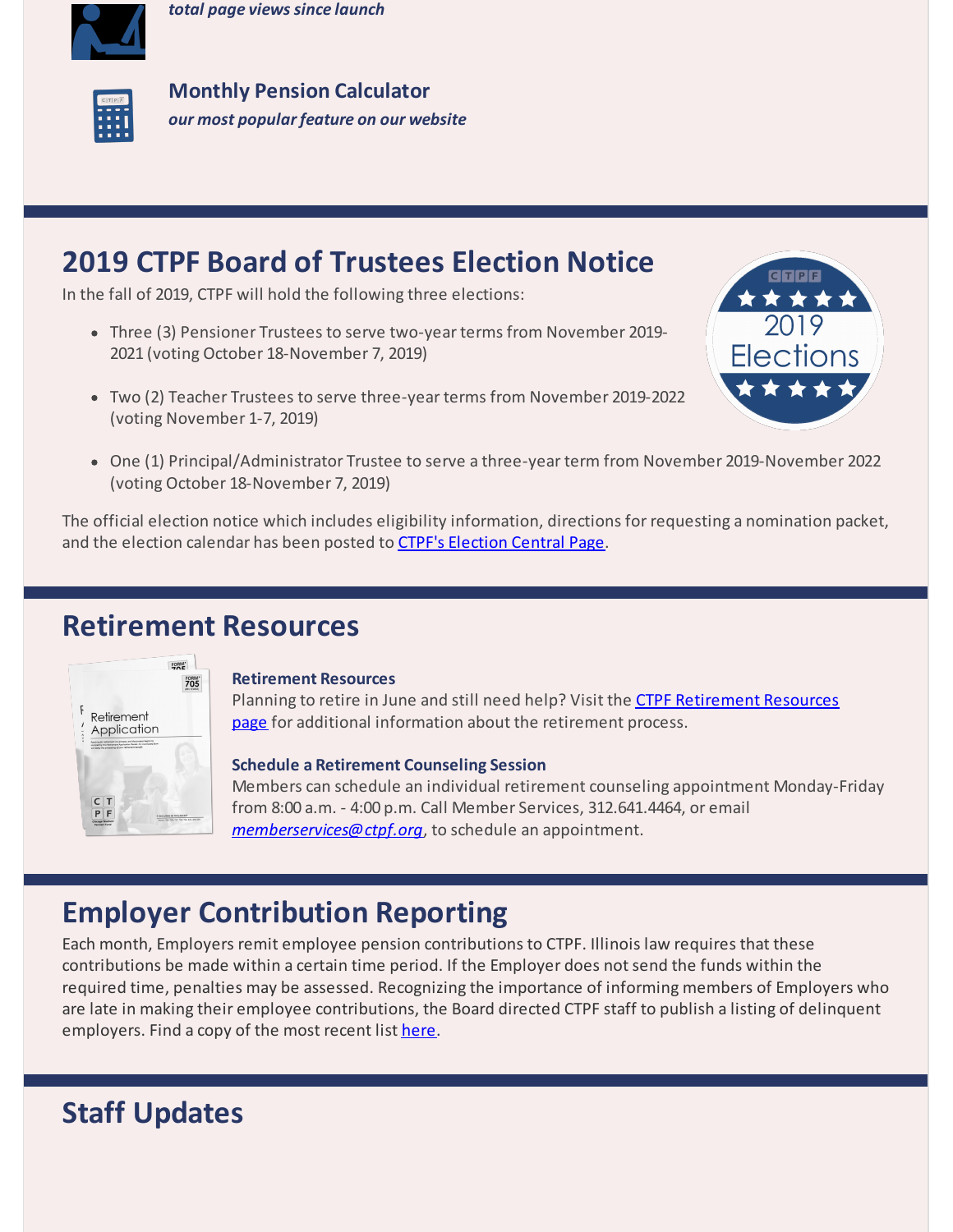#### **HURTADO PROMOTED TO CHIEF LEGAL OFFICER**

Daniel Hurtado joined the Fund in October 2018 as Associate General Counsel and was appointed Chief Legal Officer in April 2019. Hurtado previously served as General Counsel for the Executive Inspector General for the Agencies of the Illinois Governor. He began his legal career at Jenner & Block, where he served for 17 years as a commercial and civil rights litigator. Hurtado has served on the boards of directors of the Legal Assistance Foundation, the Chicago Legal Clinic, the Hispanic Lawyers Association, and the Chicago Lawyers Committee for Civil Rights. He served as President of the Hispanic Lawyers Association and Chair of the Chicago Lawyers Committee. He has received numerous awards for public

service. Hurtado holds a BA from the University of Michigan, a MA from Northwestern University, and a JD from the Northwestern University School of Law.

### **DAVIS PROMOTED TO DIRECTOR OF ADMINISTRATIVE SERVICES**

Gail Davis has been promoted to Director of Administrative Services. As a proud product of the Chicago Public Schools, Davis joined CTPF in October 1984. Initially serving as an Administrative Assistant, she has progressed through a variety of positions, each with increasing responsibilities, culminating in the most recent promotion. In her new role, Davis has added responsibilities which include coordinating the annual Trustee Elections, assisting with compliance to the Fund's record retention policy, and centralizing certain outgoing mail activities. Davis continues her responsibilities in managing the CTPF office facilities as well as her decades-long support and commitment to the Board through her leadership of the dedicated Administrative Services team. Davis received a certificate in Leadership from Northwestern University's School of Professional Studies, and earned the Dale Carnegie Highest Achievement Award.

# **CTPF is Hiring**

.

Know a recent graduate or experienced professional seeking employment? Join our talented team at the Chicago Teachers' Pension Fund. Our Chicago-based group is looking for qualified candidates with a variety of abilities and skills. Multiple positions are available. Competitive salary & benefits. CTPF is an Equal Opportunity Employer.



[Apply](https://bit.ly/2IpJhUF) today or encourage your friends and colleagues to visit [ctpf.org/jobs](http://www.ctpf.org/jobs).

## **Pension Payment Schedule**

The schedule for mailing checks and direct deposit dates through April is listed below. [Click](https://www.ctpf.org/pension-payments) here for the full schedule.

| <b>Month</b> | <b>Check Mailing Date</b> | <b>Direct Deposit Date</b> |
|--------------|---------------------------|----------------------------|
| June 2019    | May 30, 2019              | June 3, 2019               |



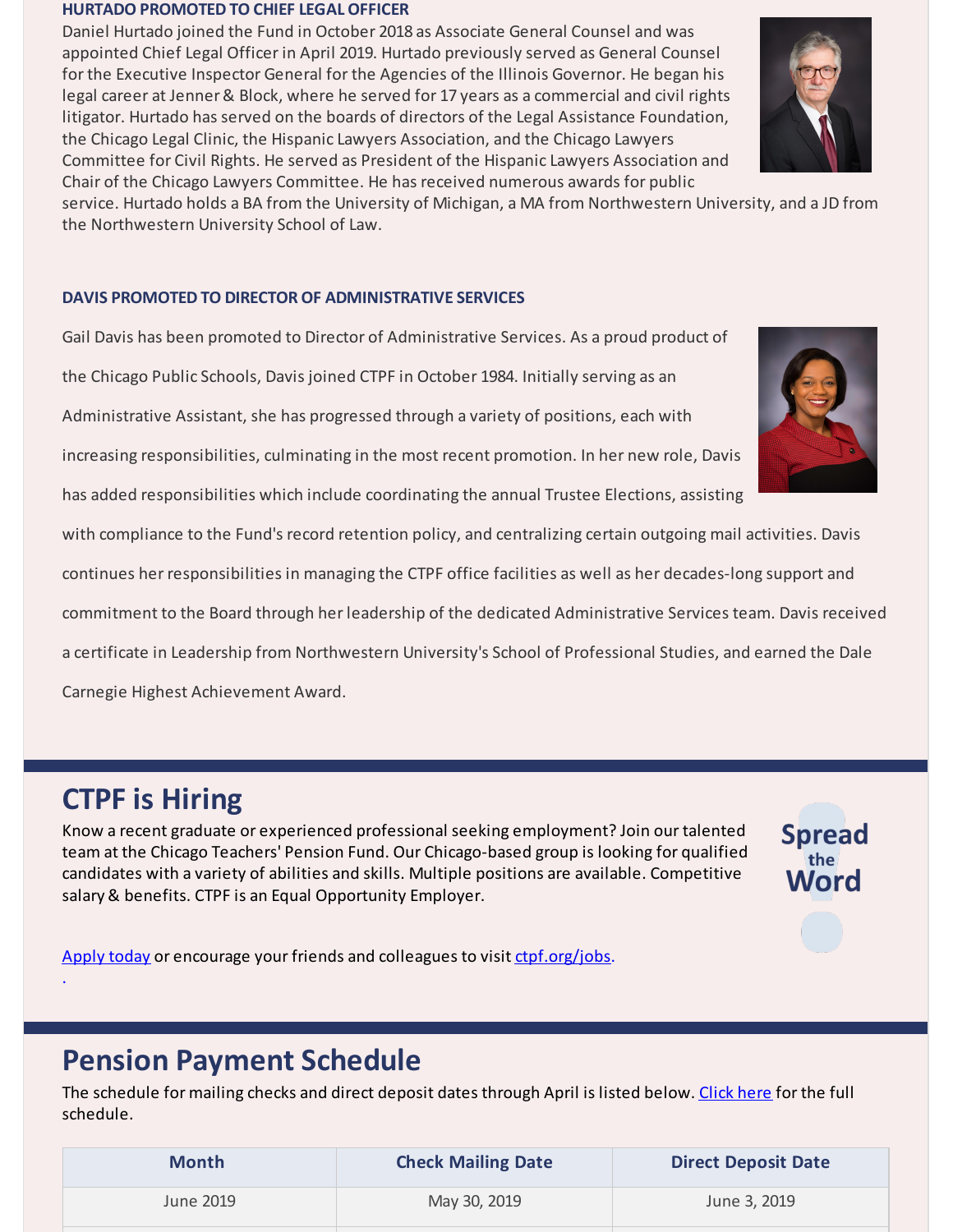| <b>July 2019</b> | June 27, 2019   | July 1, 2019      |
|------------------|-----------------|-------------------|
| August 2019      | July 30, 2019   | August 1, 2019    |
| September 2019   | August 29, 2019 | September 3, 2019 |

## **CTPF Features**

**Retired Members: Are You Redefining Retirement?**



What are you doing to stay active, creative, engaged, and involved in your retirement?

Email your story about how your retirement is unique to *[socialmedia@ctpf.org](mailto:socialmedia@ctpf.org)* and we may contact you for a Redefining Retirement feature.

**Active Members: Does Your School Shine?**



What is your school doing to be creative, innovative, and to make a difference forstudents and faculty?

Email yourstory about how yourschool stands out to *[socialmedia@ctpf.org](mailto:socialmedia@ctpf.org)* and we may contact you for a School Spotlight feature.



All current meeting dates, office information, and upcoming event information can be found on the CTPF Calendar at [ctpf.org/calendar](http://www.ctpf.org/calendar).

### **STAY CONNECTED & SPREAD THE WORD**

CTPF will continue to share information at [ctpf.org](http://www.ctpf.org) on social media, in E-Lerts, and in E-News. Please consider forwarding this email to a friend who may be a fellow pensioner.